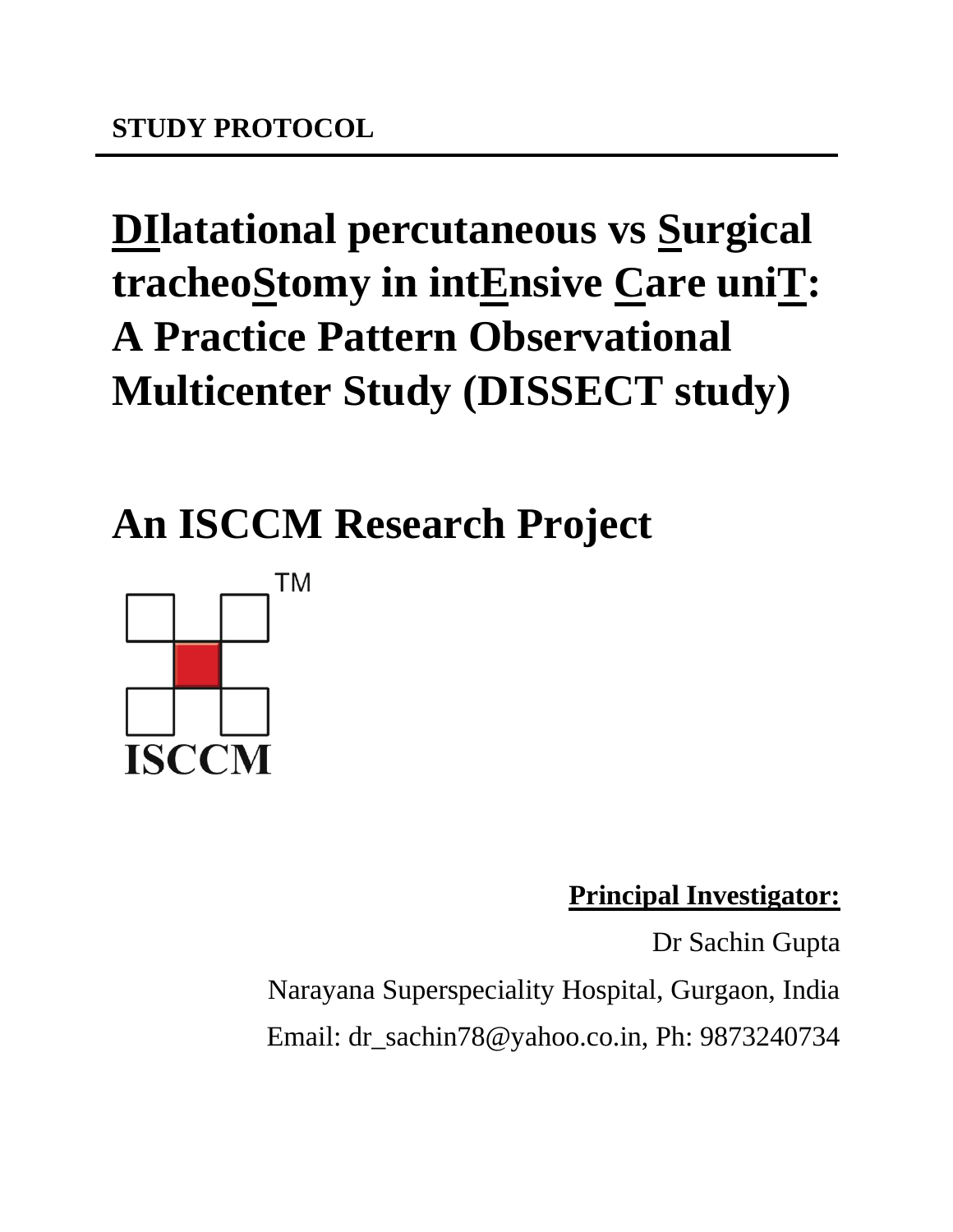# **INTRODUCTION**

Tracheostomy means creating a hole in the trachea for the passage of a tube through which the patient can be ventilated or the patient can breathe spontaneously. It is one of the most commonly performed procedures in the intensive care unit  $(ICU)$  nowadays<sup>1</sup>. It is commonly done for patients who require long term ventilator support. Long term airway protection as in patients with neurological disorders, emergent airway as in upper airway obstruction are other indications. The advantage of tracheostomy is that it reduces dead space, helps in bronchopulmonary toileting, prevents aspiration and can help the patients retain their voice with the help of speaking valve.

Percutaneous Dilatational Tracheostomy (PDT) is becoming the preferred technique of choice in last 50 years<sup>2</sup>. There have been various studies comparing the surgical tracheostomy (ST) with PDT but till date no evidence of the technique of choice<sup>3,4,5,6</sup>. The blinding of the studies is not possible as both the procedures are technically different and even the scarring in the follow up period is different. The surgical technique is generally done in operation theatre by the surgeons either under local or general anaesthesia. It is very rarely performed at bedside. The PDT is a bedside procedure performed under local anaesthesia or mild analgesia and sedation. There are various percutaneous tracheostomy techniques, the earliest was mentioned by Ciaglia et  $al^7$ where they performed PDT with serial dilators. Later on the procedure was simplified by introducing a single dilator technique. The Griggs guidewire dilating forceps technique is another technique to perform PDT but it has been associated with more incidence of complications like overdilatation of trachea and more intraprocedural bleeding episodes<sup>8</sup>.

The PDT can be performed either by clinically palpating the tracheal ring or under bronchoscopic guidance where the puncture by the introducer needle in the anterior tracheal wall is visualized by bronchoscope<sup>9</sup>. This technique is one of the most widely practiced but also has been associated with complications like puncture of the bronchoscope by the needle, increased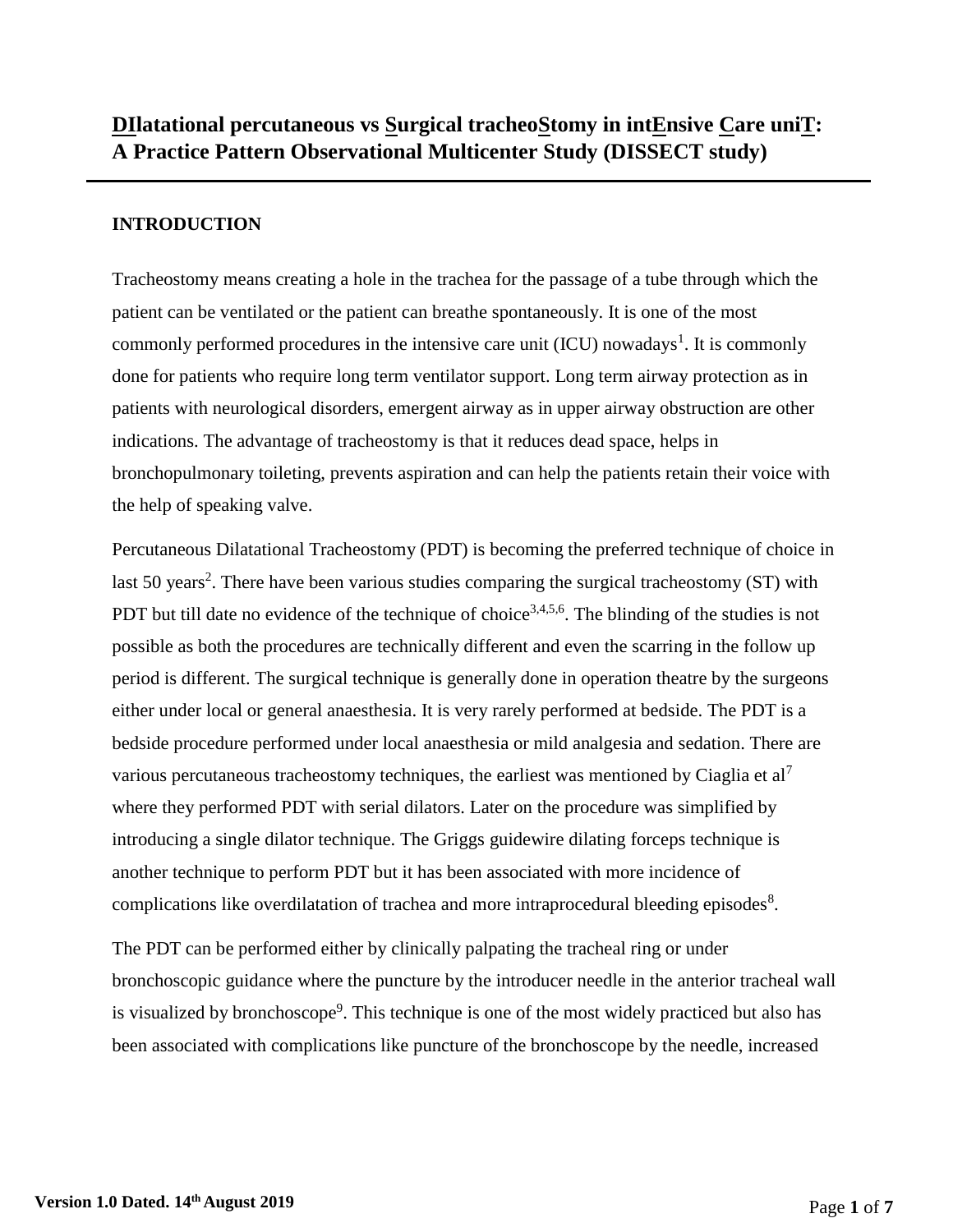need of oxygen due to loss of PEEP. The other technique to perform PDT is under real time ultrasound guidance where the track of needle puncture is visualized $10$ .

Despite various small studies comparing PDT with ST, there has been no consensus regarding the ideal technique for tracheostomy in critically ill patients. We would like to collect data prospectively from various ICUs across the country regarding the practice of tracheostomy in adult patients and various techniques used in a 90 -day study period. We would like to compare PDT with ST on various intra-procedural and post procedural variables in an attempt to define the ideal choice of tracheostomy for various indications in critically ill patients.

#### **OBJECTIVES:**

- To capture data on the practice pattern of performing tracheostomy in critically ill patient
- To identify the indications which determines the technique of tracheostomy
- To compare PDT and ST on various intra-procedural complications and post-procedural outcomes

#### **METHODS:**

#### **Study design:**

• Prospective Observational Multi-Centre National Cohort Study

#### **Patient enrollment:**

The study would invite all ICUs across the country to participate in the study. The invites will be sent at frequent intervals till 15<sup>th</sup> October by the Research Committee. Hospitals with more than one ICU can enroll each ICU separately. Each ICU can contribute as much data as possible during the study period belonging to any arm of the study. Each ICU will designate one PI and one co-PI for the study who will be responsible for ethical committee clearance, data collection and study co-ordination in their ICU. Each ICU will collect data from  $1<sup>st</sup>$  September to  $30<sup>th</sup>$ November. The study would end on 30<sup>th</sup> November.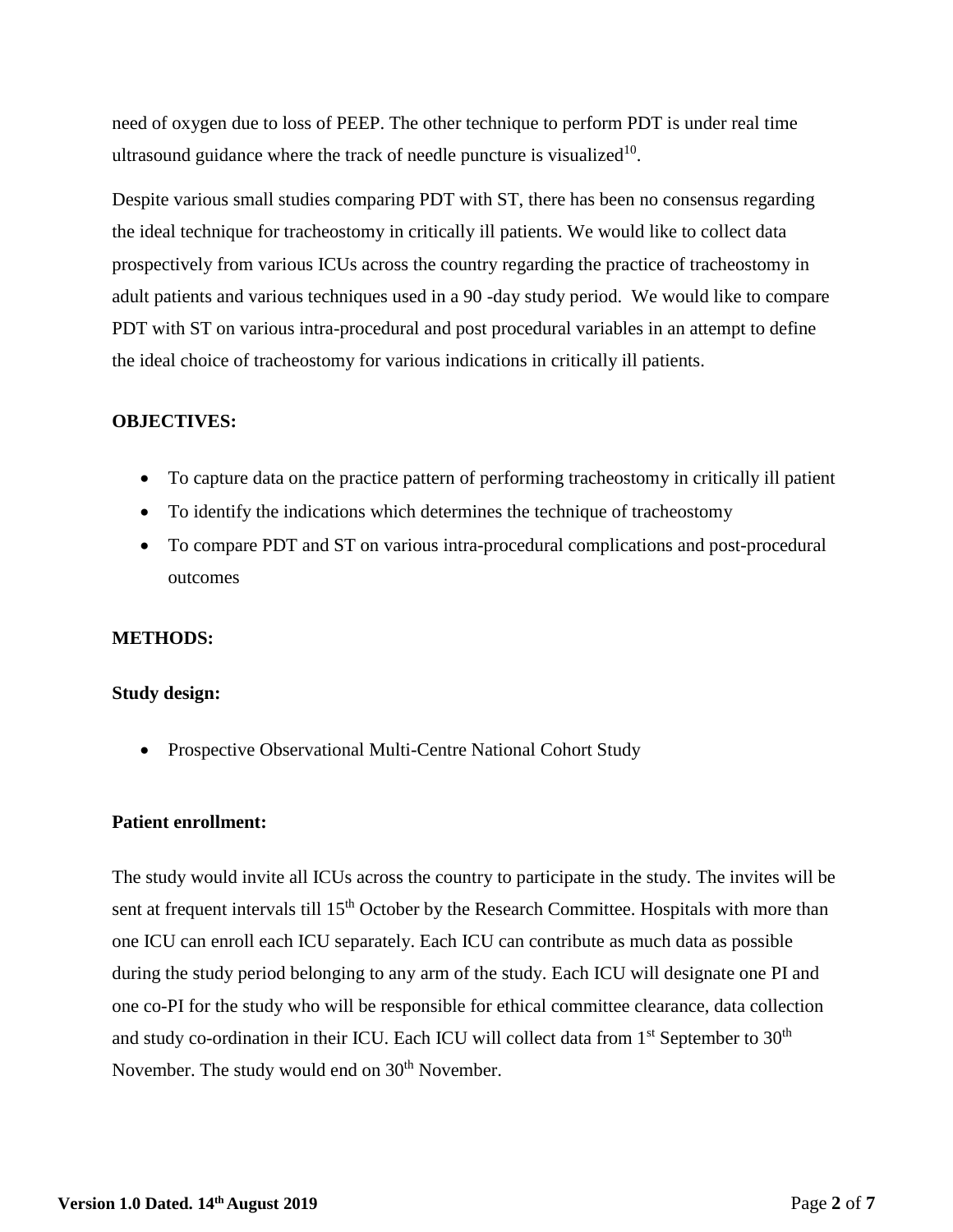Each centre can start recording the data in paper CRF till they get an Ethics approval and later on can fill the data online.

## **Study timelines:**

Email invitation to proposed ICU: **20th August 2019** Start of data collection: **1 st September 2019** Last date of data collection: **30th November 2019** Data cleaning and analysis: **December 2019** Presentation to ISCCM research committee: **January 2020** Presentation in CRITICARE 2020: **February 2020** Publication**: 2020**

# **Inclusion Criteria:**

• All adult patients (> 18 yeras old) admitted to ICU undergoing tracheostomy – either surgical or percutaneous

# **Exclusion Criteria:**

 Any patient shifted to ICU from OT with tracheostomy done intra-operatively as part of surgical plan

#### **Data Collection:**

There will be no direct patient contact or change in intervention. The procedure will be performed as per the prevailing practice of the ICU. The data will be collected prospectively and filled in the Case Record Form (CRF) after the completion of the procedure.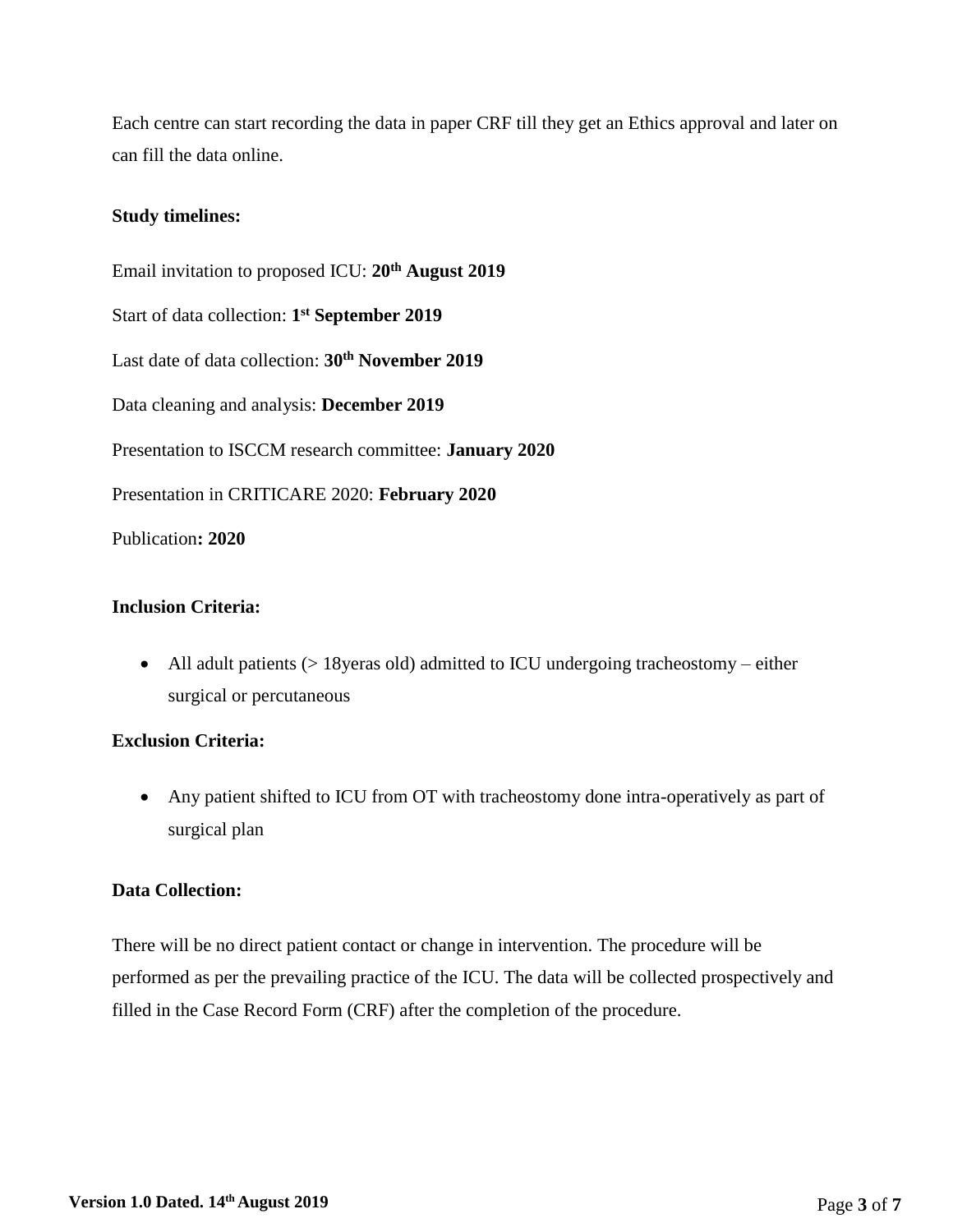The following data will be collected:

- *Patient demographic data* age, gender, co-morbidities, clinical parameters
- *Procedure related data* type of tracheostomy decided, indication, timing of tracheostomy (early vs late), days on ventilator support, place of procedure (ICU or OT), technique of PDT (if used), reason for surgical tracheostomy, neck anatomy evaluation, guidance used during PDT, number of attempts, sedation paralysis used during procedure
- *Operator related data* Tracheostomy performed by, experience details of the performer
- *Complications related data* minor complications, major complications
- *Outcome related data*  duration of procedure, outcome of the procedure, time to wean the ventilator post tracheostomy, total time duration of ventilator in 7 day follow-up and cost of the procedure.

## **Primary Outcome:**

- Comparison of PDT with ST in terms of safety
- Ventilator free days

#### **Secondary outcome:**

- Time lag from decision to actual procedure
- Cost effectiveness

#### **Sample Size:**

The plan is to enroll as many ICUs in the country as possible. Each centre will collect data from all consecutive patients undergoing tracheostomy. An acceptable sample size would be atleast a total of 100 tracheostomies in each group collectively from all centres.

# **STUDY REGISTRATION:**

The Principal Investigator (PI) will register the study on clinical trials.gov on behalf of all the investigators and the registration number would be provided to them once available.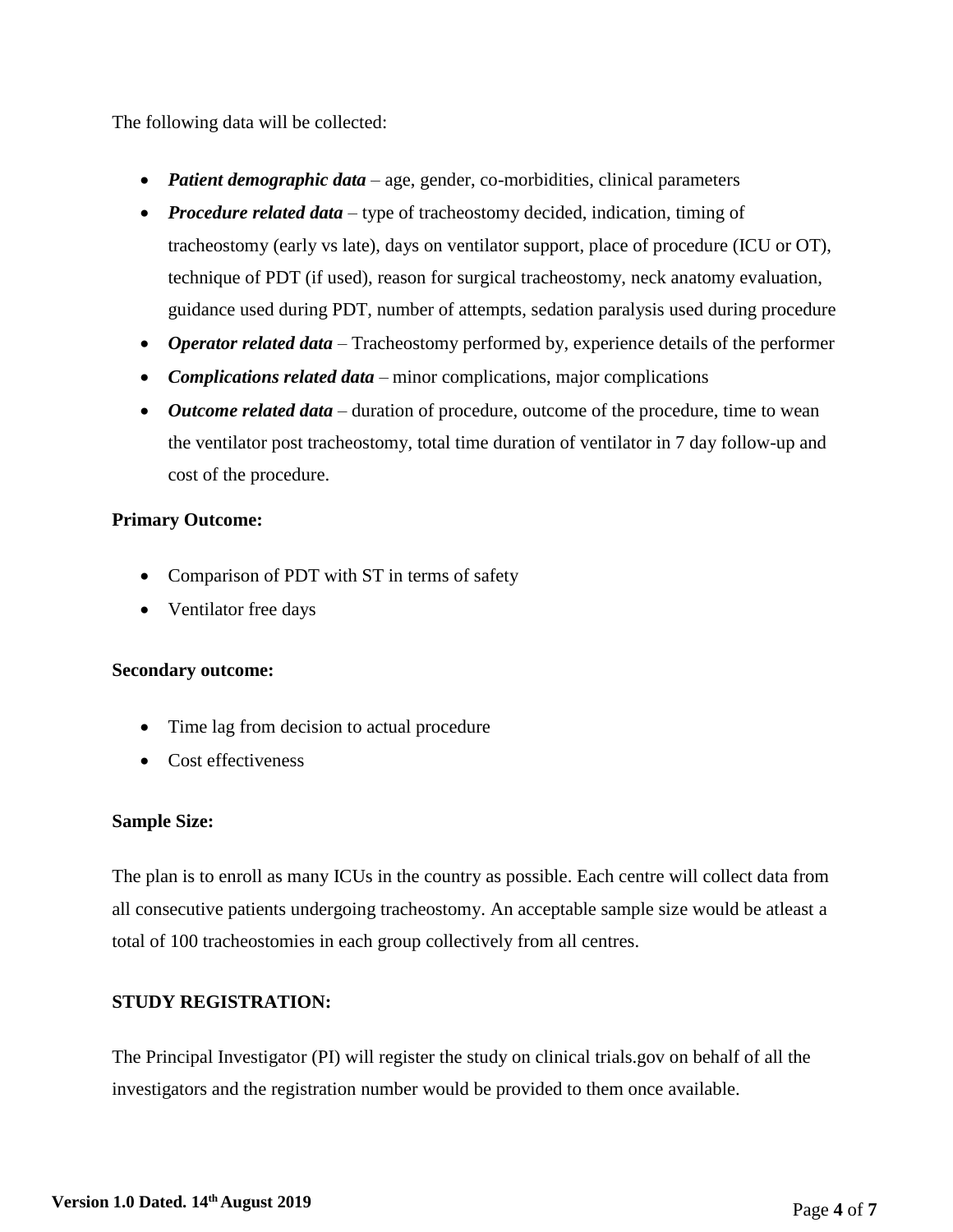#### **INSTITUTIONAL ETHICS COMMITTEE APPROVAL**

All the local PI and Co-PI should ensure that they obtain the necessary Ethics Committee approval for the study, if deemed necessary by the institute. As this is an observational data collection with no intervention, the study can also be approved by the Head of the institute or Medical Superintendent if there is no Ethics Committee in the institute. As per the latest ICMR guidelines, this study falls in minor risk category where it is eligible for ethics exemption or an expedited review by ethics committee.

#### **CONSENT FOR DATA COLLECTION:**

This being an observational data collection with no change in the local practice of the institute, the consent is not required from the patient or their legally accepted representative. But if still the institute demands consent, then sample consent forms in Hindi and English will be provided.

#### **STUDY FUNDING:**

This is an ISCCM funded study. The ISCCM will fund the PI of the study for the expenses incurred related to software development, secretarial assistance, data analysis and other miscellaneous expenses against actual bills. No funding will be given to other investigators from other centres for contributing the data.

#### **DATA OWNERSHIP:**

As this is an ISCCM initiated project, the entire ownership of the data will be with the ISCCM.

#### **PUBLICATION AND AUTHORSHIP POLICY:**

The main results of the study will be published in a peer-reviewed medical journal.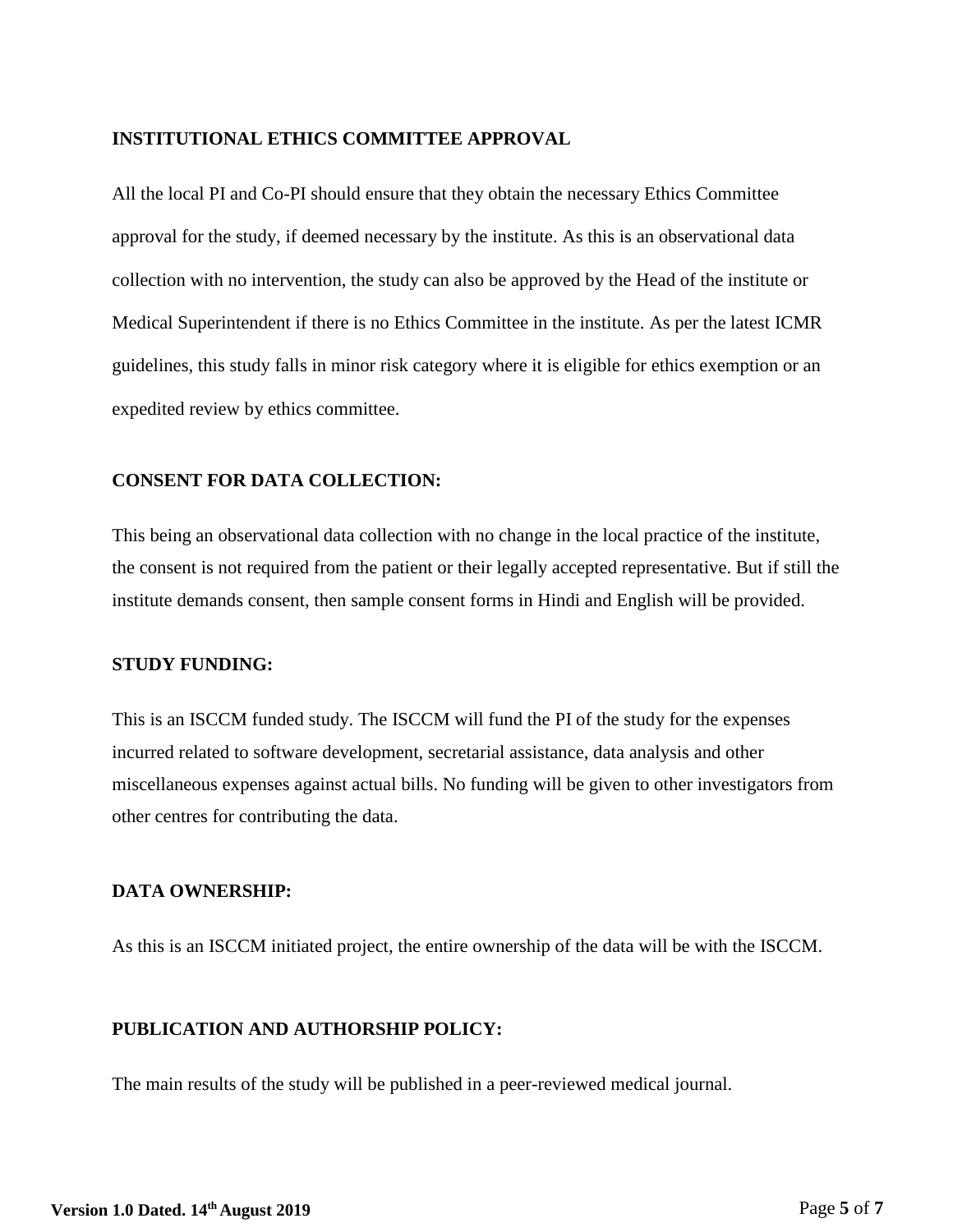The Authorship policy will follow the recommendations laid down by International Committee of Medical Journal Editors (ICMJE). The authorship would be decided on the basis of the contribution in study design, protocol writing, data interpretation and cleaning, data analysis and writing the final manuscript.

**Steering Committee:** Members would include 2 members from the PIs centre, ISCCM President 2019-20, ISCCM President Elect 2019-20, ISCCM Research Committee Chairman, 2 members from Research Committee, 3 National experts and PIs from top 2 centres contributing maximum data. The name of the Steering Committee members will be in the main author list.

The PI and Co PI of all the contributing centres will be included in the list of study collaborators and will be indexed in PubMed.

#### **REFERENCES:**

- 1. G. M. Koksal, N. C. Sayilgan, and H. Oz, "Percutaneous dilatational tracheostomy," Middle East Journal of Anesthesiology, vol.18, no. 5, pp. 903–910, 2006.
- 2. Cooper RM. Use and safety of percutaneous tracheostomy in intensive care. Report of a postal survey of ICU practice. Anaesthesia. 1998;53(12):1209–12
- 3. Susanto I. Comparing percutaneous tracheostomy with open surgical tracheostomy. BMJ. 2002;324(7328):3–4.
- 4. Dulguerov P, Gysin C, Perneger TV, Chevrolet JC. Percutaneous or surgical tracheostomy: a meta-analysis. Crit Care Med 1999; 27:1617–1625.
- 5. Allam MG, Eldeek AM. Comparative study between percutaneous dilatation tracheostomy and surgical tracheostomy. Ain-Shams J Anaesthesiol 2015;8:505-10
- 6. Freeman BD, Isabella K, Lin N, Buchman TG. A meta-analysis of prospective trials comparing percutaneous and surgical tracheostomy in critically ill patients. Chest 2000;118:1412-8.